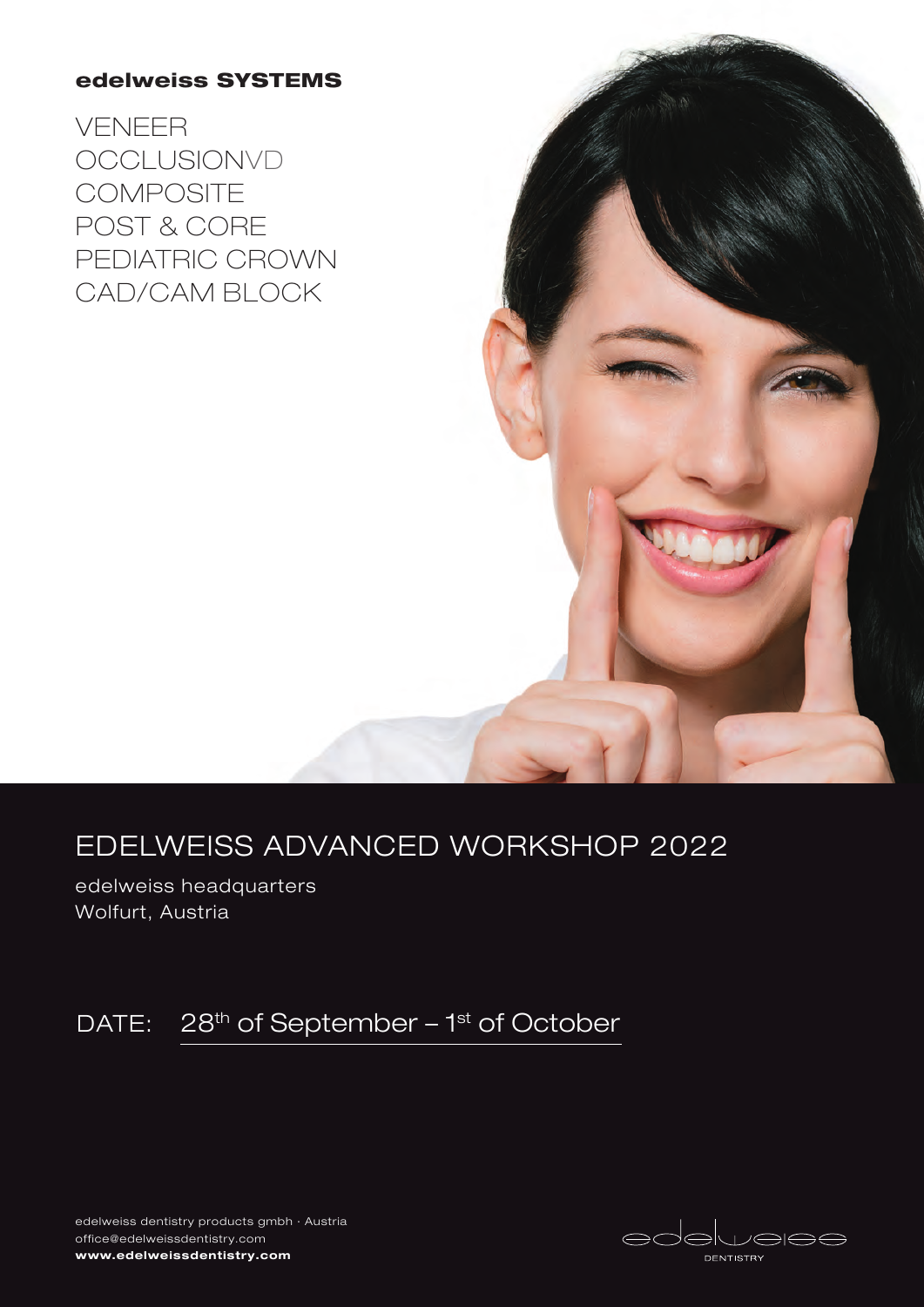Clinical workflows for perfect smiles using innovative minimal or noninvasive procedures, bringing harmony and balance to the face naturally. Discover your smile!

**DENTISTRY** 

Conservative treatments that modify the shape, size, and color of the teeth to meet patient's expectations, is leading the way in esthetic trends. edelweiss dentistry is at the forefront of this minimally invasive esthetic trend.

The edelweiss Direct VENEER and OCCLUSIONVD systems fullfils patient's bio-logical, bio-mechanical and bio-esthetic needs and does not require additional steps like anesthesia, impressions, temporary restorations, etc. – resulting in cost and time saving for the dentists and patients.

#### AIMS OF THE COURSE

In this edelweiss Advanced Workshop, minimal and non-preparation esthetic procedures will be shown from digital smile design to final cementation. Full mouth rehabilitation cases from opening of the vertical dimension and splint therapy will be taught. Digital workflows from designing, tooth preparation, milling procedures and finishing of the final CAD/CAM restorations will be demonstrated.

Delegates will work with edelweiss VENEER and OCCLUSIONVD systems on plaster models on advanced cases like midline diastema closures, rotated teeth etc. At the laboratory, our master dental technician will demonstrate the use of articulators and how to open the vertical dimension. During the live patient demonstration delegates can follow all the clinical steps.

Following this advanced workshop, delegates will be able identify unmet patient's needs to boost their esthetic procedures and optimize their business.

edelweiss dentistry invites you to their Headquarters in Wolfurt, Austria to experience a novelty in the dental world.

> Dear Doctor, we welcome you to the edelweiss dentistry family!



# Marco Tudts D.D.S M.Sc.D KOL edelweiss Europe Head of Advisory Board CAD/CAM

Martin Lampl  $M.$ D.T KOL edelweiss Europe



Stephan Lampl B.D.S. M.D.T. B.B.A. CEO & founder edelweiss dentistry

Desigar Moodley PhD, Msc Dent, PDD Aesthetic, B.D.S. Chief Scientific Officer



Thomas Lampl C.D.T. KOL edelweiss Europe Director of Digital Dentistry



LECTURERS

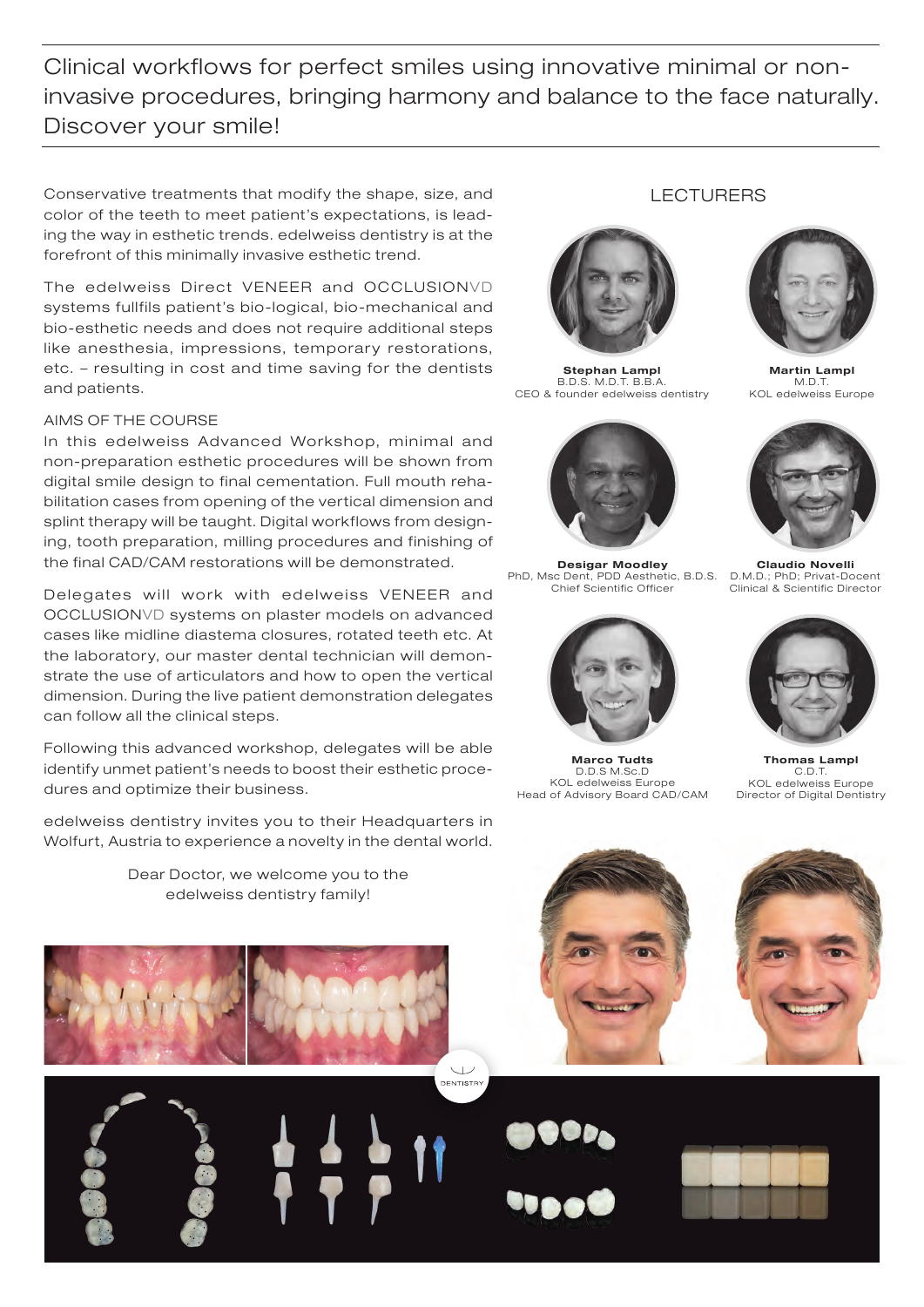## WORKSHOP PRELIMINARY AGENDA

### Arrival Day 28th September

Arrival and check-in at the Hotel Katharinenhof in Dornbirn

- 7:15 PM Meet at hotel foyer Welcome Dinner at Restaurant Bierlokal, Dornbirn
- 10:00 PM Return to hotel

### Workshop Day 1 29th September

| 8:30 AM    | Pick-up at hotel                                                                            |
|------------|---------------------------------------------------------------------------------------------|
| $9:00$ AM  | Welcome at edelweiss Smile & Education Centre                                               |
| $9:15$ AM  | Lecture "Bio-Estethics and Bio-Function for indirect digital workflow from clinical         |
|            | design to laboratory manufacture with edelweiss CAD/CAM BLOCKs"                             |
|            | (Stephan Lampl, Thomas Lampl, Desigar Moodley)                                              |
| 11:00 AM   | Coffee/Tea break                                                                            |
| $11:30$ AM | Lecture "From Stainless steel to Hybrid-Glass PEDIATRIC CROWNs" (Desigar Moodley)           |
| 12:30 PM   | Lunch break                                                                                 |
| 1:30 PM    | Lecture "Model based & immediate load digital workflow for implant solutions" (Marco Tudts) |
| 3:30 PM    | Live demo                                                                                   |
| 5:30 PM    | Pick up at edelweiss                                                                        |
| 7:00 PM    | Pick up at hotel                                                                            |
| 7:30 PM    | Dinner at Restaurant                                                                        |
| 10:00 PM   | Return to hotel                                                                             |
|            |                                                                                             |

### Workshop Day 2 30th September

8:30 AM Pick-up at hotel

| 9:00 AM    | Lecture "edelweiss VENEERs 2010-2022: what did I learn from 12 years of using |  |  |
|------------|-------------------------------------------------------------------------------|--|--|
|            | edelweiss VENEERs" (Claudio Novelli)                                          |  |  |
| 11:00 AM   | Coffee/Tea break                                                              |  |  |
| $11:30$ AM | Lecture "Restoration of endodontically treated teeth" (Desigar Moodley)       |  |  |
| 12:30 PM   | Lunch break                                                                   |  |  |
| 1:30 PM    | Lecture "OCCLUSIONVD when it comes to vertical dimension" (Martin Lampl)      |  |  |
| $3:00$ PM  | Panel discussion "How to be successful with the edelweiss SYSTEMS"            |  |  |
|            | (Claudio Novelli, Desigar Moodley, Martin Lampl)                              |  |  |
| 4:00 PM    | Hands-on and articulator session with own patient models                      |  |  |
|            | (Claudio Novelli, Desigar Moodley, Martin Lampl)                              |  |  |
| 5:00 PM    | Closing ceremony                                                              |  |  |
| 5:30 PM    | Pick up at edelweiss                                                          |  |  |
| 7:00 PM    | Pick up at hotel                                                              |  |  |
| 7:30 PM    | Dinner at Restaurant                                                          |  |  |
| 10:00 PM   | Return to hotel                                                               |  |  |

### Departure Day

1<sup>st</sup> October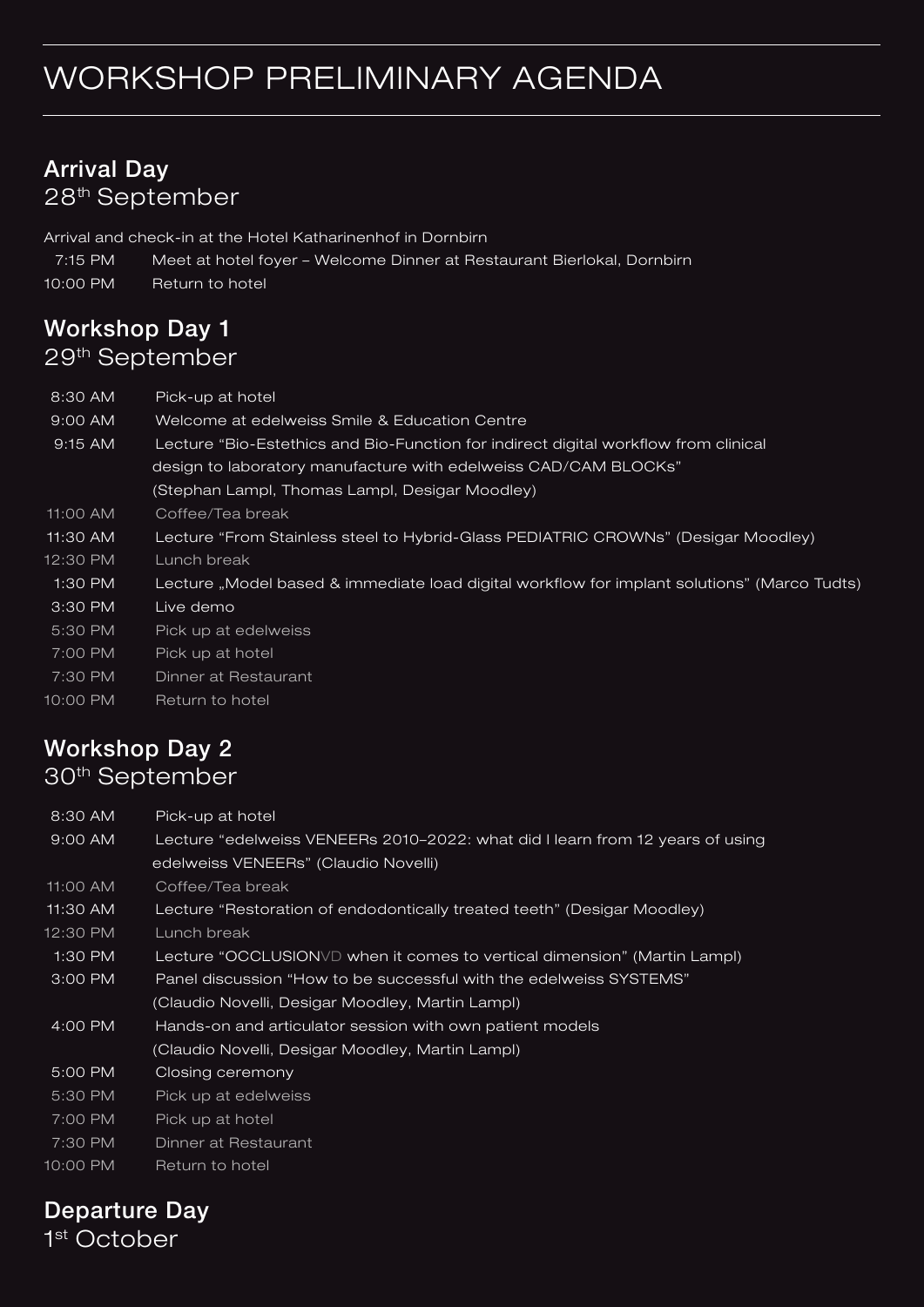## ALL INCLUSIVE WORKSHOP

**NOTE** 

Course language: English

Deadline for cancellations of the participants: 31st August 2022

#### INCLUDING

- Ground transportation airport/train station, dinner locations, office and hotel
- Accommodation for three nights
- Food and Beverages
- Material for the workshop
- Group dinners on 28<sup>th</sup>, 29<sup>th</sup> and 30<sup>th</sup> September
- Observing application of edelweiss SYSTEMS on Live Patients
- Dentists' own models are getting analyzed during workshop\*
- Post-workshop support

#### \* THE OPPORTUNITY:

Bring your patient`s plaster models and analyze the cases under professional supervision during the workshop. Please take into consideration that many patient cases are suitable for starting to work successfully with edelweiss dentistry products. However, some cases may be refused due to situations, such as severe crowding for instance. Therefore: for evaluation purposes, pictures of plaster models need to be sent to your dealer prior to the course.

#### Full reimbursement of registration fee is guaranteed if the cancellation happens not later then 31<sup>st</sup> August. No reimbursement in case of cancellation after that date.

We reserve the right to cancel the event in case of circumstances beyond our control. In such case your course fee will be refunded in full.

#### **Certificate**

A certificate of attendance will be provided at the end of the course.



edelweiss headquarters with integrated dental office "smile center" and workshop facilities.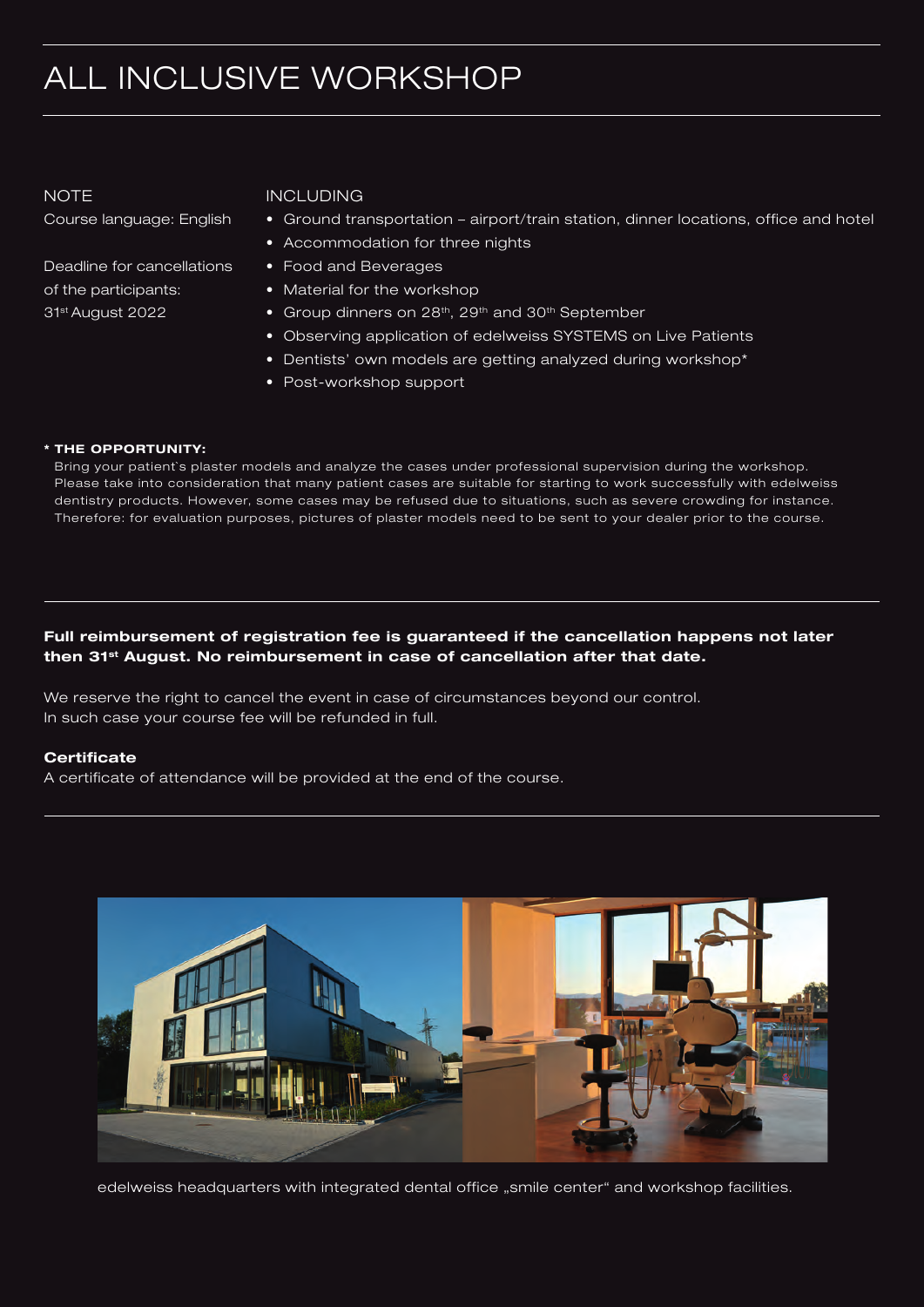### **WORKSHOP REGISTRATION**

Title:



beautiful innovation you can trust

#### CONTACT PERSON

#### **DISTRIBUTOR**

Company Name:

|                                                                  | <b>PARTICIPATION FEE</b>          |
|------------------------------------------------------------------|-----------------------------------|
|                                                                  | Total Fee (incl. VAT): $$1.200,-$ |
| Invitation Letter:                                               |                                   |
| $\Box$ YES $\Box$ NO (If not, skip to Hotel Information, please) |                                   |
|                                                                  |                                   |
|                                                                  |                                   |

#### HOTEL INFORMATION

Arrival (date): Departure (date):

#### TRAVEL INFORMATION

*(If you organise your own transportation, you can skip to signature, please)*

| Customer Signature                                                                                                                            | Date | edelweiss Authorized Signature                                                                      |  |  |  |
|-----------------------------------------------------------------------------------------------------------------------------------------------|------|-----------------------------------------------------------------------------------------------------|--|--|--|
| <b>BANK DETAILS EDELWEISS</b><br><b>Account holder:</b> edelweiss dentistry products GmbH<br><b>Reason of payment: Advanced Workshop 2022</b> | BIC: | <b>Name of Bank:</b> Sparkasse Bregenz Bank AG<br><b>IBAN:</b> AT11 2060 1034 0010 2723<br>SPBRAT2B |  |  |  |